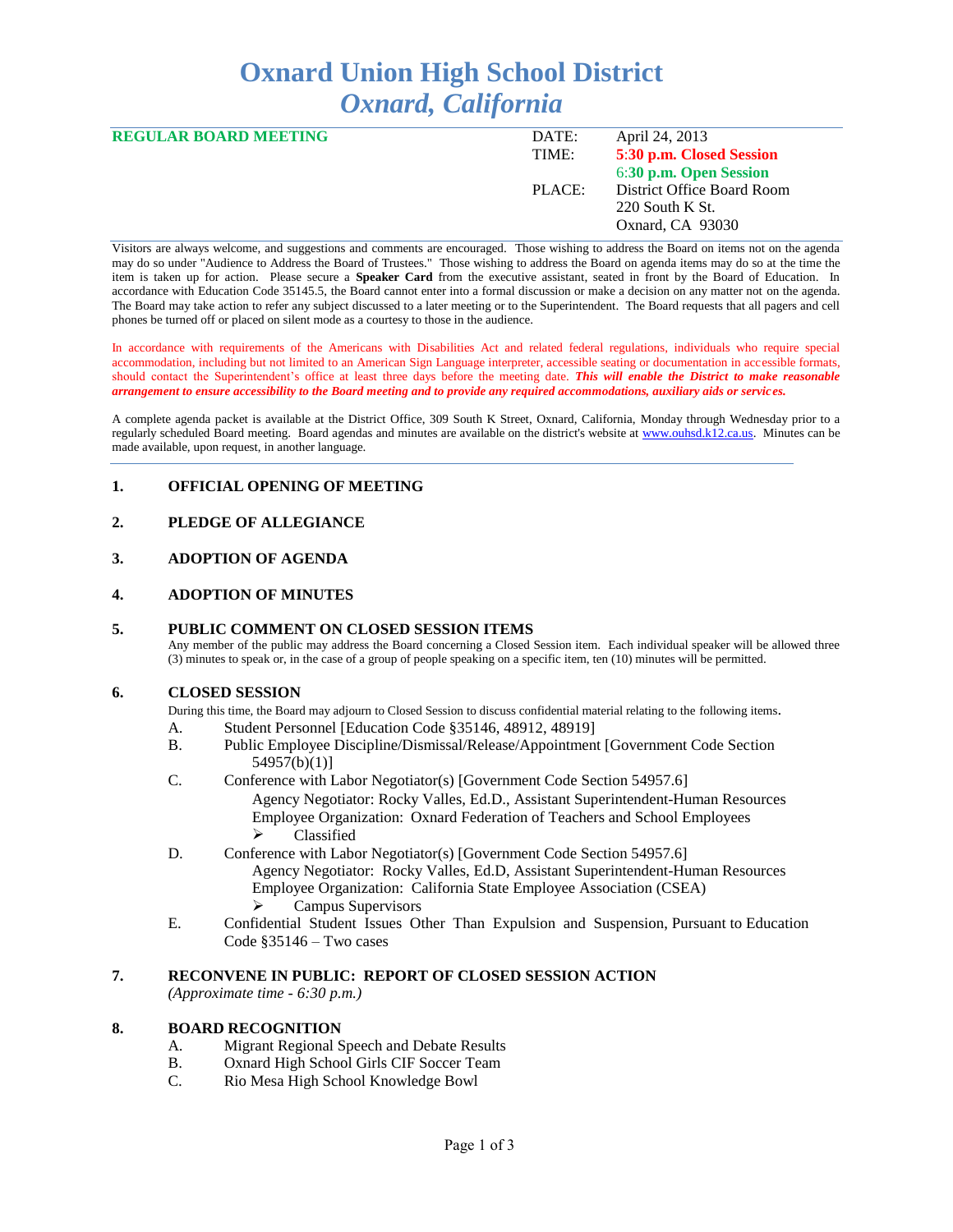Board Meeting Agenda April 24, 2013

#### **9. AUDIENCE TO ADDRESS BOARD OF TRUSTEES**

Those persons wishing to address the Board may do so at this time by completing a Speaker Card. All comments are to be directed to the Board President. If you are talking for yourself, you have three (3) minutes to complete your comments. If you are a speaking for a group, you have ten (10) minutes to complete your comments and no other member of the group you represent can speak for the group. To speak to the Board President, each speaker must secure a Speaker Card from the executive assistant, seated in front by the Board of Education. Please refer to the complete text of Oxnard Union High School District Board Policy 910: *Procedures for Communicating with the Board of Trustees.*

#### **10. SUPERINTENDENT'S REPORTS**

General Report: Gabe Soumakian, Ed.D., Superintendent

#### **11. REPORTS TO THE BOARD**

- A. Regular Report: Stephanie Pinedo, Student Representative to the Board
- B. Board Report: LEA Program Improvement Waiver
- C. Board Update: Monthly Budget Update
- D. Board Update: Summer Facility and Equipment Project List
- E. Board Update: 21st Century Learning: Freshmen Transition Program Second Semester Overview
- F. Board Report: Drop Out/Graduate Report

#### **12. CONSENT CALENDAR**

- A. Consideration of Approval of Ratification of Agreement between Oxnard Union High School District/Adolfo Camarillo High School and Spanish Hills Country Club for 2013 Prom
- B. Consideration of Approval of Contract Award between Oxnard Union High School District and Venco Western Inc. for District-Wide Grounds Maintenance Services
- C. Consideration of Approval of Notice of Completion for the District Office Remodel Project by S.F. DaPra Inc.
- D. Consideration of Approval of Renewal of Agreement with Special District Financing and Administration (SDFA) for School Facility Needs Analysis (Developer Fee Report)
- E. Consideration of Approval of Notice of Completion for E-rate Information Technology Upgrade at Channel Islands High School, Hueneme High School, Oxnard High School and Pacifica High School by NetXperts, Inc.
- F. Consideration of Approval of Purchase Orders and Direct Pays, March 14 April 10, 2013
- G. Consideration of Approval of Stipulated Student Expulsion by Agreement of the School Principal, the Student, and the Students' Parent/Guardian, as per Board Policy 5144, Section 22
- H. Consideration of Approval of Suspended Expulsion by Agreement, as per Board Policy 5144, Section 22
- I. Consideration of Approval of Ratification of Agreement between Oxnard Union High School District and U.S. Department of Education, Office of Indian Education
- J. Consideration of Approval of Quarterly Report on Williams Act Uniform Complaints for 3<sup>rd</sup> Quarter, January – March, 2013
- K. Consideration of Approval of Certificated and Classified Personnel
- L. Consideration of Approval of Non-Public School Placement for Student Case Number Twentyseven through Twenty-eight, 12/13, According to the Recommendation of the Student's IEP Team and the Director of Special Education
- M. Consideration of Approval of Waiver of CAHSEE Requirement for OUHSD Students with Disabilities

#### **13. ACTION ITEMS**

- A. Consideration of Approval of Donations, March 28, 2013 through April 12, 2013
- B. Consideration of Adoption of Board Policy 3530, Travel Expenses, *First Reading*
- C. Consideration of Approval of Final Guaranteed Maximum Price for Lease Lease-Back Construction Services for the Hueneme and Adolfo Camarillo High Schools Aquatic Centers Project between Oxnard Union High School District and S.C. Anderson, Inc.
- D. Consideration of Approval of Revision of Board Policy and Administrative Regulation 1312.3 Uniform Complaint Procedures, *Second Reading*